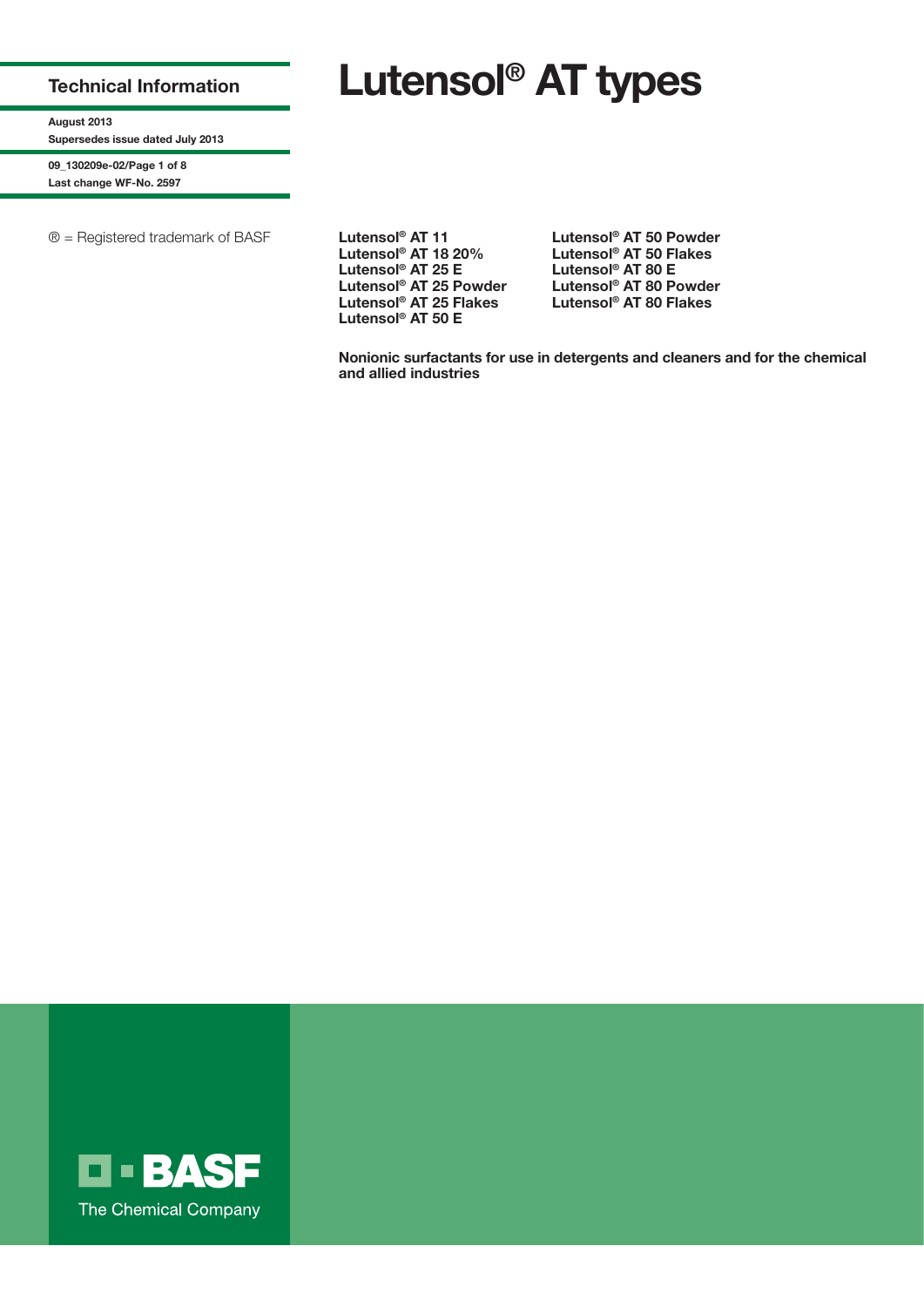| <b>Chemical nature</b> | The Lutensol® AT types are nonionic surfactants. They are alkylpolyethylene glycol<br>ethers made from a linear, saturated $C_{16}C_{18}$ fatty alcohol. They conform to the<br>following formula.                                                                                                                               |                                                                                     |  |  |  |  |
|------------------------|----------------------------------------------------------------------------------------------------------------------------------------------------------------------------------------------------------------------------------------------------------------------------------------------------------------------------------|-------------------------------------------------------------------------------------|--|--|--|--|
|                        | RO(CH <sub>2</sub> CH <sub>2</sub> O) <sub>x</sub> H                                                                                                                                                                                                                                                                             |                                                                                     |  |  |  |  |
|                        | $R =$ Linear, saturated $C_{16}C_{18}$ -fatty alcohol<br>$x = 11, 18, 25, 50$ or 80                                                                                                                                                                                                                                              |                                                                                     |  |  |  |  |
|                        | The number in the alphanumeric code indicates the nominal degree of ethoxylation.                                                                                                                                                                                                                                                |                                                                                     |  |  |  |  |
|                        | The Lutensol® AT types are manufactured by causing the fatty alcohol to react with<br>ethylene oxide in stoichiometric proportions. The ethoxylation temperature is kept as<br>low as possible. This, combined with the high purity of the feedstocks, ensures that<br>a high-performance product with low toxicity is obtained. |                                                                                     |  |  |  |  |
| PRD-Nos.*              | 30043946                                                                                                                                                                                                                                                                                                                         | Lutensol <sup>®</sup> AT 11                                                         |  |  |  |  |
|                        | 30043945                                                                                                                                                                                                                                                                                                                         | Lutensol <sup>®</sup> AT 18 20%                                                     |  |  |  |  |
|                        | 30043973                                                                                                                                                                                                                                                                                                                         | Lutensol <sup>®</sup> AT 25 E                                                       |  |  |  |  |
|                        | 30043944                                                                                                                                                                                                                                                                                                                         | Lutensol® AT 25 Powder                                                              |  |  |  |  |
|                        | 30043971                                                                                                                                                                                                                                                                                                                         | Lutensol <sup>®</sup> AT 25 Flakes                                                  |  |  |  |  |
|                        | 30062229                                                                                                                                                                                                                                                                                                                         | Lutensol <sup>®</sup> AT 50 E                                                       |  |  |  |  |
|                        | 30043970                                                                                                                                                                                                                                                                                                                         | Lutensol® AT 50 Powder                                                              |  |  |  |  |
|                        | 30043969                                                                                                                                                                                                                                                                                                                         | Lutensol <sup>®</sup> AT 50 Flakes                                                  |  |  |  |  |
|                        | 30043967                                                                                                                                                                                                                                                                                                                         | Lutensol <sup>®</sup> AT 80 E                                                       |  |  |  |  |
|                        | 30043968                                                                                                                                                                                                                                                                                                                         | Lutensol® AT 80 Powder                                                              |  |  |  |  |
|                        | 30043966                                                                                                                                                                                                                                                                                                                         | Lutensol <sup>®</sup> AT 80 Flakes                                                  |  |  |  |  |
|                        | * BASF's commercial product numbers.                                                                                                                                                                                                                                                                                             |                                                                                     |  |  |  |  |
| <b>Properties</b>      | Lutensol <sup>®</sup> AT 18 20% is a clear or cloudy, colourless or slightly yellowish liquid.                                                                                                                                                                                                                                   |                                                                                     |  |  |  |  |
|                        |                                                                                                                                                                                                                                                                                                                                  | Lutensol <sup>®</sup> AT 11 are colourless or slightly yellowish, waxy cast solids. |  |  |  |  |
|                        | Lutensol® AT 25 E, Lutensol® AT 50 E and Lutensol® AT 80 E are colourless or<br>slightly yellowish cast solids.                                                                                                                                                                                                                  |                                                                                     |  |  |  |  |
|                        | Lutensol® AT 25 Powder, Lutensol® AT 50 Powder and Lutensol® AT 80 Powder<br>are colourless or slightly yellowish powders.                                                                                                                                                                                                       |                                                                                     |  |  |  |  |
|                        | Lutensol® AT 25 Flakes, Lutensol® AT 50 Flakes and Lutensol® AT 80 Flakes are<br>colourless or slightly yellowish spicular flakes.                                                                                                                                                                                               |                                                                                     |  |  |  |  |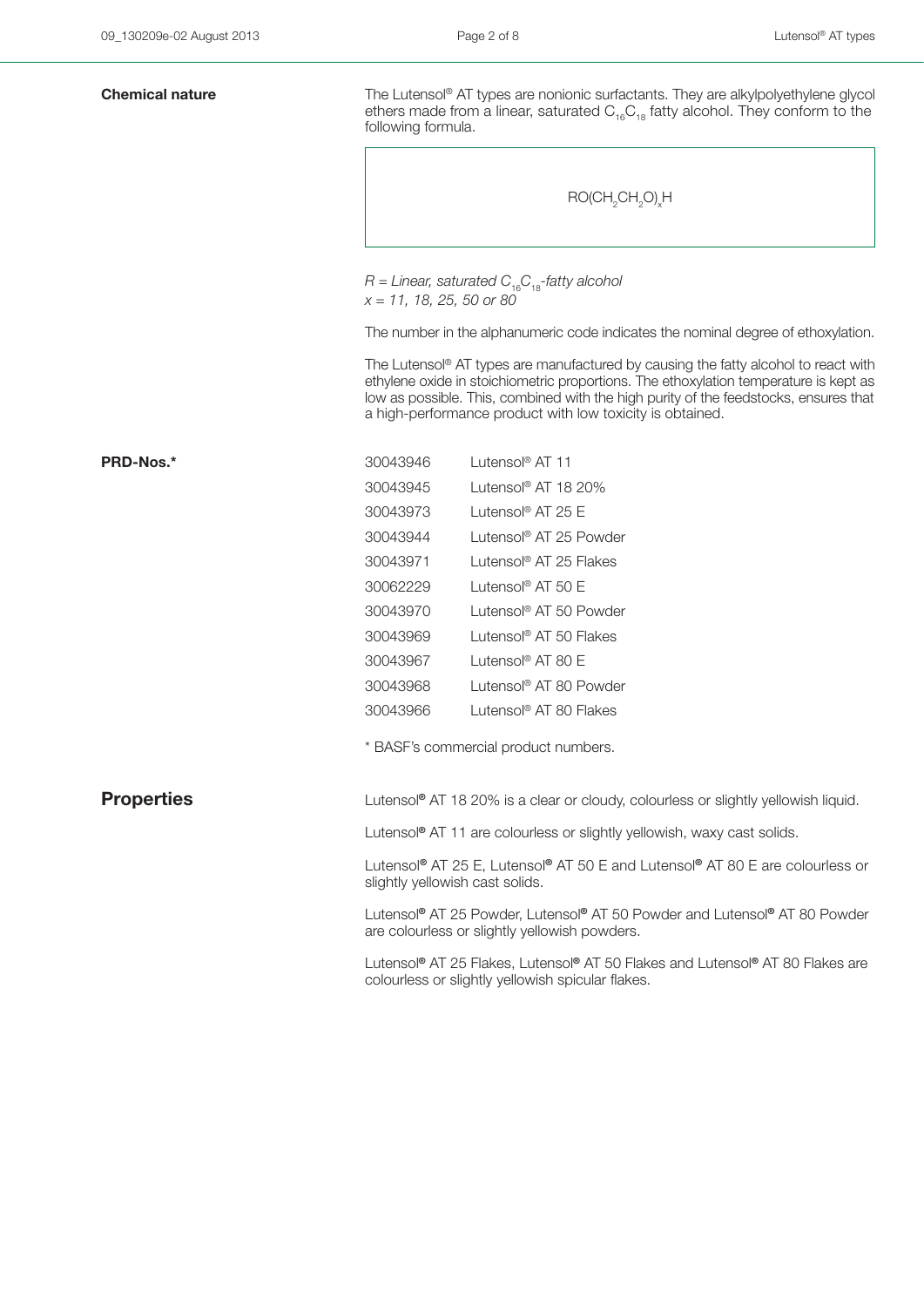| Lutensol <sup>®</sup>                                                                                             |                   | <b>AT 11</b>             | AT 18 20%               | <b>AT 25 E</b> | <b>AT 25</b><br><b>Powder</b> | <b>AT 25</b><br><b>Flakes</b> |
|-------------------------------------------------------------------------------------------------------------------|-------------------|--------------------------|-------------------------|----------------|-------------------------------|-------------------------------|
| Degree of ethoxylation                                                                                            | mol               | approx. 11               | approx. 18              | approx. 25     | approx. 25                    | approx. 25                    |
| Concentration                                                                                                     | $\%$              | approx. 100              | approx. 20              | approx. 100    | approx. 100                   | approx. 100                   |
| Cloud point (EN 1890)*                                                                                            |                   |                          |                         |                |                               |                               |
| Method A                                                                                                          | $^{\circ}C$       | approx. 87               | >100                    | >100           | >100                          | >100                          |
| Method B                                                                                                          | $^{\circ}C$       | 70<br>approx.            | approx. 92              | approx. 95     | approx.95                     | approx. 95                    |
| Method C                                                                                                          | $^{\circ}C$       | 60<br>approx.            | approx. 72              | approx. 80     | approx.80                     | approx. 80                    |
| Method D                                                                                                          | $^{\circ}C$       | 89<br>approx.            |                         | approx. 93     | approx.93                     | approx. 93                    |
| Method E                                                                                                          | $^{\circ}C$       | 92<br>approx.            |                         | approx. 95     | approx.95                     | approx. 95                    |
| Molar mass<br>(calculated from hydroxyl number)                                                                   | g/mol             | approx. 740              | approx. 1050            | approx. 1360   | approx. 1360                  | approx.<br>1360               |
| pH<br>(EN 1262, 5% in water)**                                                                                    |                   | approx. 7                | approx.7                | approx. 7      | approx.7                      | approx.7                      |
| Density<br>(DIN 51757, 60 °C)                                                                                     | g/cm <sup>3</sup> | approx. 0.97             | approx. 1.01<br>(23 °C) | approx. 1.02   | approx. 1.02                  | approx. 1.02                  |
| Apparent density (ISO 697)                                                                                        | kg/l              | $\overline{\phantom{0}}$ | $\qquad \qquad -$       |                | approx.0.6                    | approx.0.5                    |
| Dropping point (DIN 51801)                                                                                        | $^{\circ}C$       | approx. 35               | $<$ 5                   | approx. 45     | approx. 45                    | approx. 45                    |
| Congealing point (ISO 2207)                                                                                       | $^{\circ}C$       | approx. 30               | < 5                     | approx. 38     | approx. 38                    | approx. 38                    |
| Clear melting point                                                                                               | $^{\circ}C$       | approx. 34               | $<$ 5                   | approx. 46     | approx. 46                    | approx. 46                    |
| Viscosity (EN 12092, 60 °C,<br>Brookfield, 60 rpm)                                                                | mPa·s             | approx. 30               | approx. 25<br>(23 °C)   | approx. 70     | approx. 70                    | approx. 70                    |
| Hydroxyl number<br>(DIN 53240)                                                                                    | mg KOH/g          | approx. 75               | approx. 53              | approx. 40     | approx. 40                    | approx. 40                    |
| Hydrophilic-lipophilic balance                                                                                    |                   | approx. 13               | approx. 15              | approx. 16     | approx. 16                    | approx. 16                    |
| Wetting power<br>(EN 1772, in distilled water<br>with 2 g/l soda ash)                                             |                   |                          |                         |                |                               |                               |
| $0.5$ g/l, 23 °C                                                                                                  | S                 | >300                     | >300                    | >300           | >300                          | >300                          |
| 1.0 g/l, 23 °C                                                                                                    | S                 | >300                     | >300                    | >300           | >300                          | >300                          |
| 2.0 g/l, 23 °C                                                                                                    | S                 | >300                     | >300                    | >300           | >300                          | >300                          |
| 0.5 g/l, 70 °C                                                                                                    | S                 | approx. 150              | >300                    | >300           | >300                          | >300                          |
| 1.0 g/l, 70 °C                                                                                                    | S                 | approx. 100              | >300                    | >300           | >300                          | >300                          |
| 2.0 g/l, 70 °C                                                                                                    | S                 | approx. 60               | >300                    | >300           | >300                          | >300                          |
| Foam formation<br>(EN 12728, 40 °C, 2 g/l in water<br>with a hardness of 1.8 mmol<br>$Ca2+ ions/l, after 30 sec)$ | cm <sup>3</sup>   | approx. 100              | approx. 200             | approx. 200    | approx. 200                   | approx. 200                   |
| Surface tension***<br>(EN 14370, 1 g/l<br>in distilled water at 23 °C)                                            | mN/m              | approx. 39               | approx. 40              | approx. 45     | approx. 45                    | approx. 45                    |

\*\* *\* Cloud point according to EN 1890:*

*Method A: 1 g of surfactant + 100 g of distilled water*

*Method B: 1 g of surfactant + 100 g of NaCl solution (c = 50 g/l)*

*Method C: 1 g of surfactant + 100 g of NaCl solution (c = 100 g/l)*

- *Method D: 5 g of surfactant + 45 g of diethylene glycol monobutyl ether solution (c = 250 g/l)*
- *Method E: 5 g of surfactant + 25 g of diethylene glycol monobutyl ether solution (c = 250 g/l)*

*\* \*\* The pH of the Lutensol® AT types can decrease during storage, but this does not have any effect on their performance.*

*\*\*\*Applying Harkins-Jordan correction.*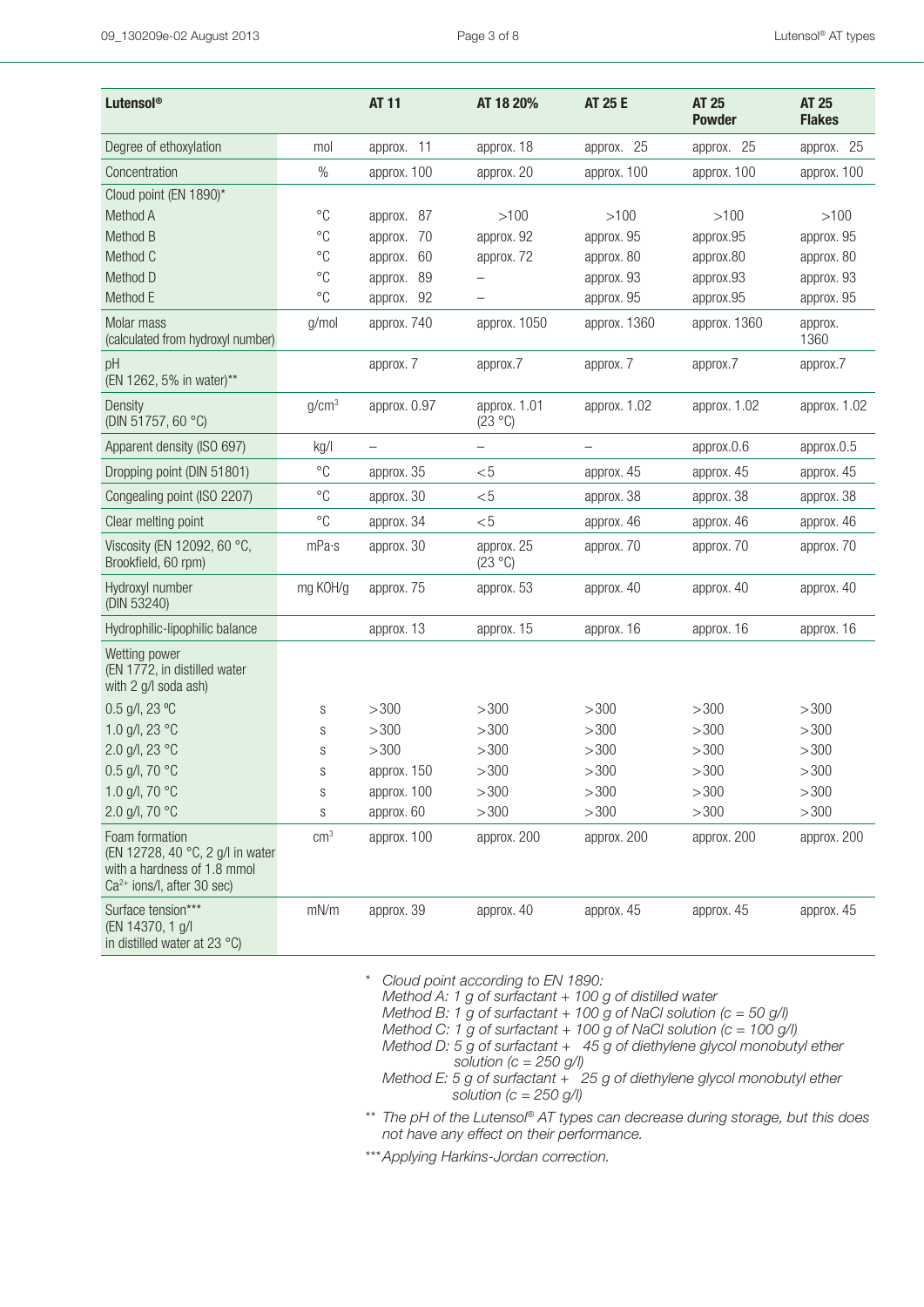| Lutensol®                                                                                                         |                   | <b>AT 50 E</b>    | <b>AT 50</b><br><b>Powder</b> | AT 50<br><b>Flakes</b> | <b>AT 80 E</b> | <b>AT 80</b><br><b>Powder</b> | <b>AT 80</b><br><b>Flakes</b> |
|-------------------------------------------------------------------------------------------------------------------|-------------------|-------------------|-------------------------------|------------------------|----------------|-------------------------------|-------------------------------|
| Degree of ethoxylation                                                                                            | mol               | approx. 50        | approx. 50                    | approx. 50             | approx. 80     | approx. 80                    | approx. 80                    |
| Concentration                                                                                                     | $\%$              | approx. 100       | approx. 100                   | approx. 100            | approx. 100    | approx. 100                   | approx. 100                   |
| Cloud point (EN 1890)*                                                                                            | $^{\circ}C$       |                   |                               |                        |                |                               |                               |
| Method A                                                                                                          | $^{\circ}C$       | >100              | >100                          | >100                   | >100           | >100                          | >100                          |
| Method B                                                                                                          | $^{\circ}C$       | approx. 92        | approx. 92                    | approx. 92             | approx. 87     | approx. 87                    | approx. 87                    |
| Method C                                                                                                          | $^{\circ}C$       | approx. 75        | approx. 75                    | approx. 75             | approx. 73     | approx. 73                    | approx. 73                    |
| Method D                                                                                                          | $^{\circ}C$       | approx. 94        | approx. 94                    | approx. 94             | >100           | >100                          | >100                          |
| Method E                                                                                                          | $^{\circ}C$       | approx. 97        | approx. 97                    | approx. 97             | >100           | >100                          | >100                          |
| Molar mass<br>(calculated from hydroxyl number)                                                                   | g/mol             | approx. 2460      | approx. 2460                  | approx. 2460           | approx. 3780   | approx. 3780                  | approx. 3780                  |
| pH<br>(EN 1262, 5% in water)**                                                                                    |                   | approx. 7         | approx. 7                     | approx. 7              | approx. 7      | approx. 7                     | approx. 7                     |
| Density (DIN 51757, 60 °C)                                                                                        | g/cm <sup>3</sup> | approx. 1.04      | approx. 1.04                  | approx. 1.04           | approx. 1.04   | approx. 1.04                  | approx. 1.04                  |
| Apparent density (ISO 697)                                                                                        | kg/l              | $\qquad \qquad -$ | approx. 0.6                   | approx. 0.5            |                | approx. 0.6                   | approx.0.55                   |
| Dropping point (DIN 51801)                                                                                        | $^{\circ}C$       | approx. 50        | approx. 50                    | approx. 50             | approx. 52     | approx. 52                    | approx. 52                    |
| Congealing point (ISO 2207)                                                                                       | $^{\circ}C$       | approx. 40        | approx. 40                    | approx. 40             | approx. 43     | approx. 43                    | approx. 43                    |
| Clear melting point                                                                                               | $^{\circ}C$       | approx. 54        | approx. 54                    | approx. 54             | approx. 56     | approx. 56                    | approx. 56                    |
| Viscosity<br>(EN 12092, 60 °C,<br>Brookfield, 60 rpm)                                                             | mPa·s             | approx. 150       | approx. 150                   | approx. 150            | approx. 300    | approx. 300                   | approx. 300                   |
| Hydroxyl number (DIN 53240)                                                                                       | mg KOH/g          | approx. 23        | approx. 23                    | approx. 23             | approx. 14     | approx. 14                    | approx. 14                    |
| Hydrophilic-lipophilic balance                                                                                    |                   | approx. 18        | approx. 18                    | approx. 18             | approx. 18.5   | approx. 18.5                  | approx. 18.5                  |
| Wetting power<br>(EN 1772, in distilled water<br>with 2 g/l soda ash)                                             |                   |                   |                               |                        |                |                               |                               |
| 0.5 g/l, 23 $^{\circ}$ C                                                                                          | S                 | >300              | >300                          | >300                   | >300           | >300                          | >300                          |
| 1.0 g/l, 23 °C                                                                                                    | S                 | >300              | >300                          | >300                   | >300           | >300                          | >300                          |
| 2.0 g/l, 23 °C                                                                                                    | S                 | >300              | >300                          | >300                   | >300           | >300                          | >300                          |
| 0.5 g/l, 70 °C                                                                                                    | S                 | >300              | >300                          | >300                   | >300           | >300                          | >300                          |
| 1.0 g/l, 70 °C                                                                                                    | S                 | >300              | >300                          | >300                   | >300           | >300                          | >300                          |
| 2.0 g/l, 70 °C                                                                                                    | S                 | >300              | >300                          | >300                   | >300           | >300                          | >300                          |
| Foam formation<br>(EN 12728, 40 °C, 2 g/l in water<br>with a hardness of 1.8 mmol<br>$Ca2+ ions/l, after 30 sec)$ | cm <sup>3</sup>   | approx. 200       | approx. 200                   | approx. 200            | approx. 200    | approx. 200                   | approx. 200                   |
| Surface tension***<br>(EN 14370, 1 g/l in distilled<br>water at 23 °C)                                            | N/m               | approx. 48        | approx. 48                    | approx. 48             | approx. 50     | approx. 50                    | approx. 50                    |

The above information is correct at the time of going to press. It does not necessarily form part of the product specification.

A detailed product specification is available from your local BASF representative.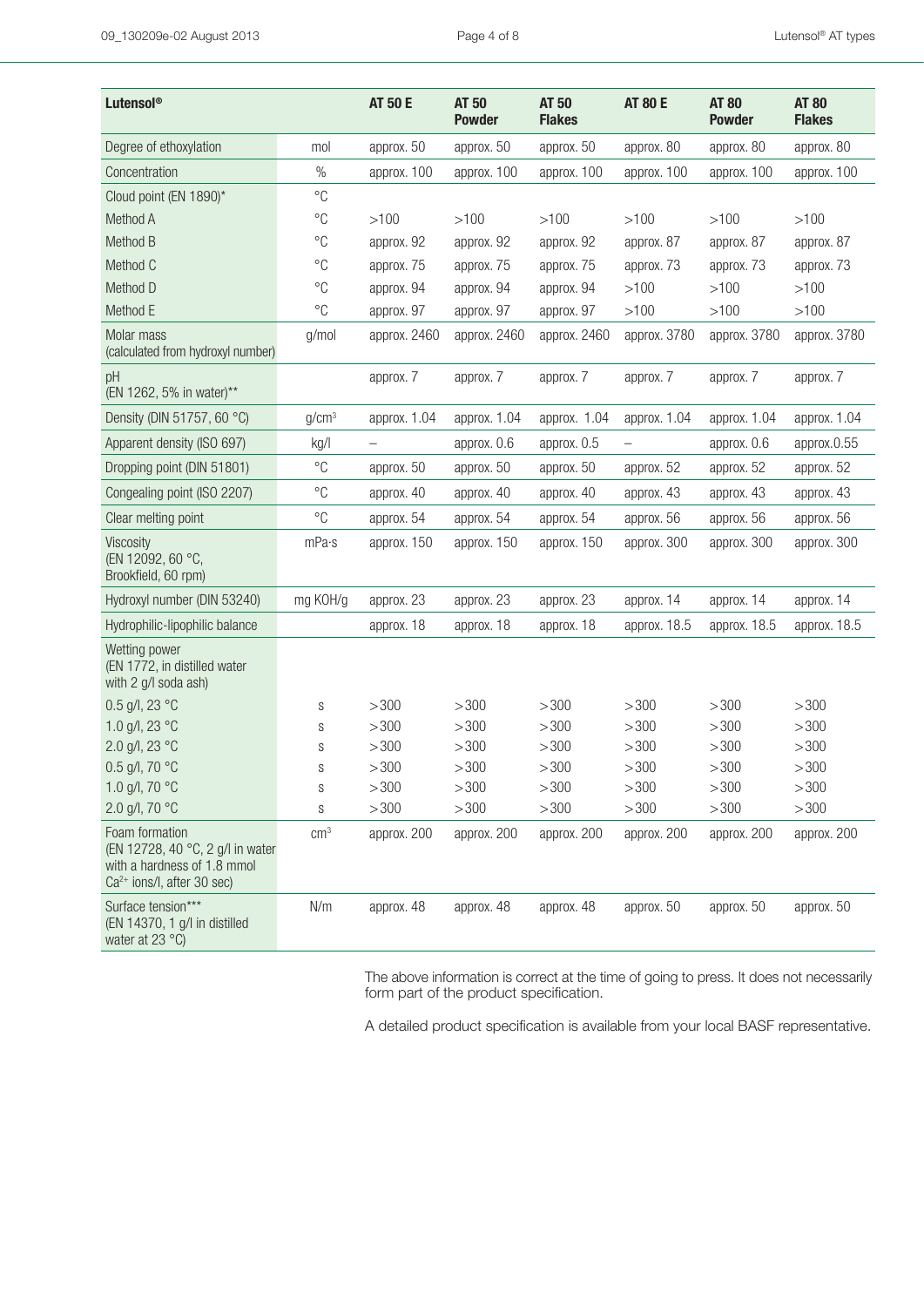**Particle size distribution** A typical particle size distribution curve for the powders in the Lutensol<sup>®</sup> AT range is shown below:



*Particle size distribution of Lutensol® AT powders*

**Solubility Solubility** Details on the solubility of the Lutensol® AT types in various solvents are given in the table below.

## **Solubility of the Lutensol® AT types (10% solutions at 23 °C)**

| Lutensol <sup>®</sup>                                | AT 11  | <b>AT 25</b>   | <b>AT 50</b> | <b>AT 80</b> |
|------------------------------------------------------|--------|----------------|--------------|--------------|
| Distilled water                                      |        | $+$            | $^{+}$       | $^{+}$       |
| Potable water<br>(approx. 2.7 mmol $Ca^{2+}$ ions/I) |        | $+$            | $^{+}$       | $^{+}$       |
| Caustic soda (5% w/w)                                |        |                |              |              |
| Hydrochloric acid (5% w/w)                           |        | $\overline{+}$ | $^{+}$       | $^{+}$       |
| Sodium chloride solution<br>$(5\% \text{ w/w})$      |        | $^{+}$         | $^{+}$       | $^{+}$       |
| Mineral oils                                         |        |                |              |              |
| Ethanol                                              | $^{+}$ | $^{+}$         | $^{+}$       | $^{+}$       |
| Aromatic hydrocarbons                                | $^+$   | $^{+}$         | $^+$         |              |

*+ = Clear solution*

*= Sparingly soluble*

*– = Insoluble*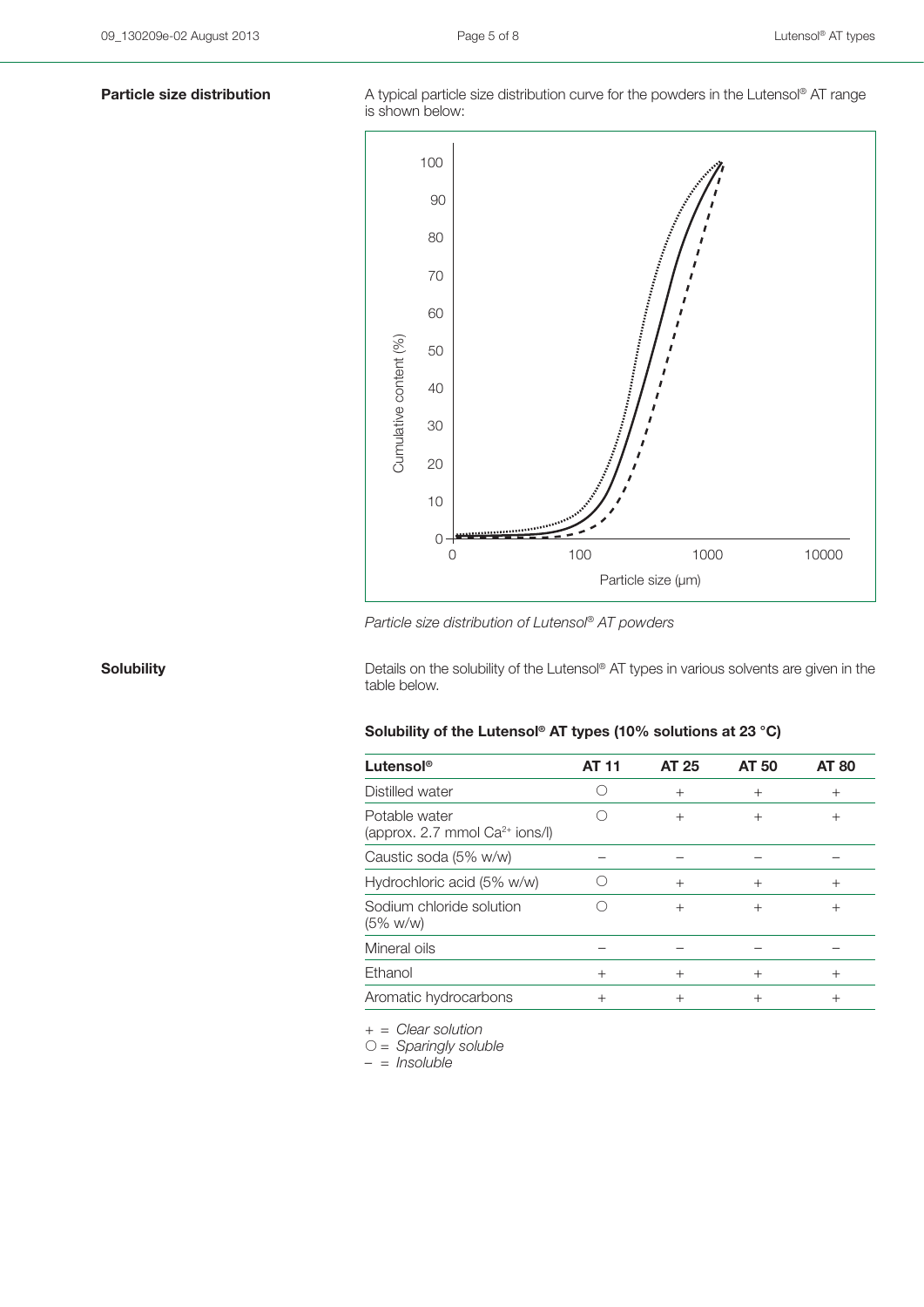**Viscosity Viscosity The relationship between viscosity and temperature is always an important point to** consider when Lutensol® AT types are to be stored or shipped. The following curves show the viscosity of the Lutensol**®** AT types as a function of temperature.



*Lutensol***®** *AT types Dynamic viscosity as a function of temperature Method: EN 12092, Brookfield LV*T

It is advisable to prepare stock solutions with a concentration of  $10 - 15\%$  for mixing with other solutions or for preparing very dilute solutions. These solutions are then easy to dilute down to their final concentration.

The Lutensol**®** AT types tend to form a gel at certain concentrations when they are diluted with water, as can be seen from the table overleaf. The viscosity was measured with a Brookfield viscometer at 60 rpm.

We would recommend preparing stock solutions with a concentration of 10 – 15% by heating the water and the surfactant to approx. 70 °C and then stirring the surfactant into the water in small portions until the required concentration is reached. Care should be taken to ensure that the solution does not form a gel.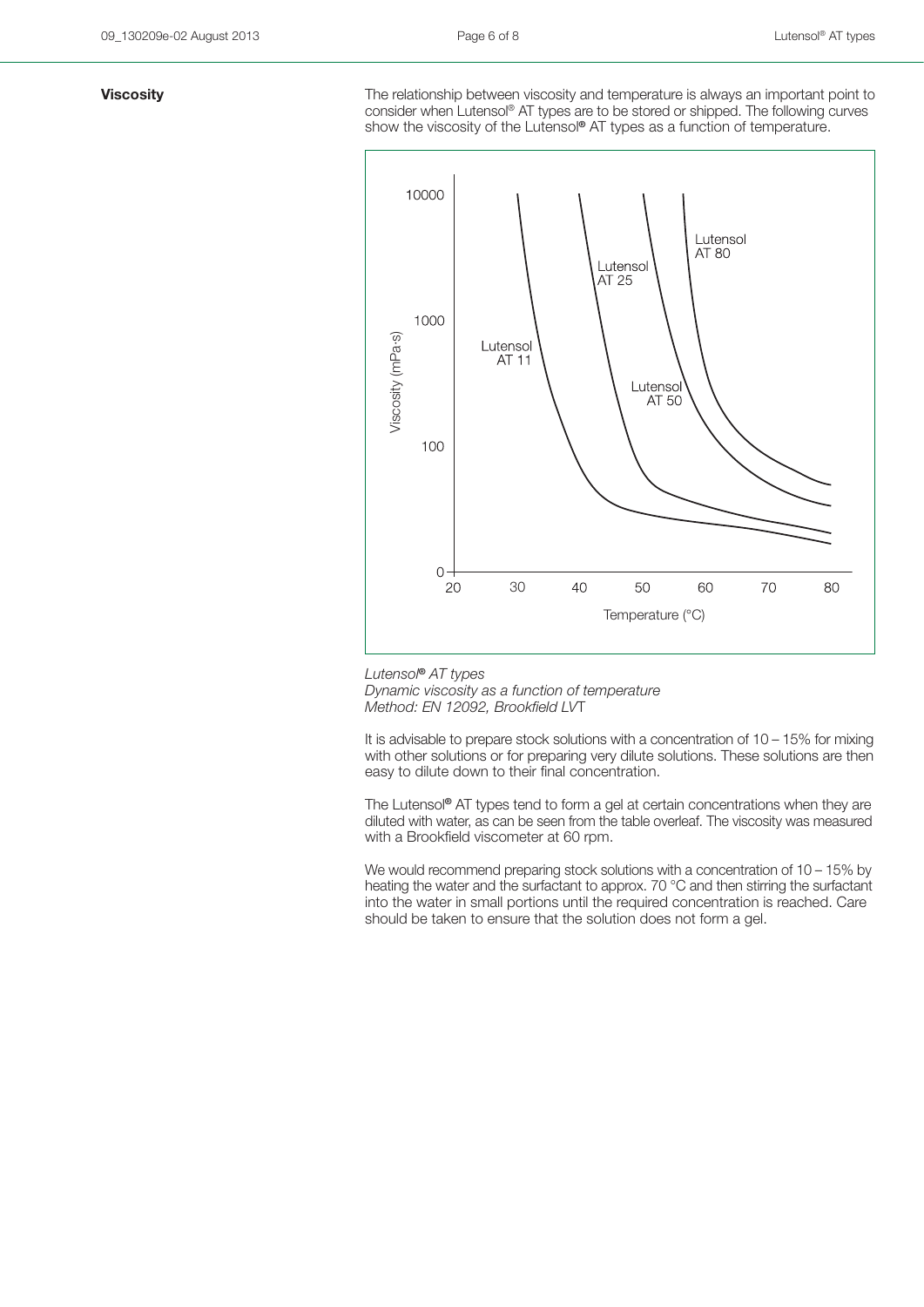| <b>Temperature</b> | <b>Water</b><br>content (%) | Lutensol®     |               |               |               |  |  |
|--------------------|-----------------------------|---------------|---------------|---------------|---------------|--|--|
| in °C              |                             | <b>AT 11</b>  | <b>AT 25</b>  | <b>AT 50</b>  | <b>AT 80</b>  |  |  |
|                    | $0 - 65$                    | $>10^{5}$     | $>10^{5}$     | $>10^{5}$     | $>10^{5}$     |  |  |
|                    | 70                          | approx. 800   | $>10^{5}$     | $>10^{5}$     | $>10^{5}$     |  |  |
|                    | 75                          | approx. 50    | $>10^{5}$     | $>10^{5}$     | $>10^{5}$     |  |  |
| 23                 | 80                          | 20<br>approx. | 50<br>approx. | $>10^{5}$     | $>10^{5}$     |  |  |
|                    | 85                          | 10<br>approx. | 20<br>approx. | 20<br>approx. | 80<br>approx. |  |  |
|                    | 90                          | 10<br>approx. | 10<br>approx. | 10<br>approx. | 20<br>approx. |  |  |
|                    | 95                          | 10<br>approx. | 10<br>approx. | 10<br>approx. | 10<br>approx. |  |  |
|                    | $0 - 65$                    | $>10^{5}$     | $>10^{5}$     | $>10^{5}$     | $>10^{5}$     |  |  |
| 50                 | 70                          | 70<br>approx. | $>10^{5}$     | $>10^{5}$     | $>10^{5}$     |  |  |
|                    | 75                          | 40<br>approx. | 50<br>approx. | $>10^{5}$     | $>10^{5}$     |  |  |
|                    | 80                          | approx.<br>20 | 20<br>approx. | 50<br>approx. | 70<br>approx. |  |  |
|                    | 85                          | 10<br>approx. | 10<br>approx. | 20<br>approx. | 30<br>approx. |  |  |
|                    | 90                          | 10<br>approx. | 10<br>approx. | 10<br>approx. | 10<br>approx. |  |  |
|                    | 95                          | 10<br>approx. | 10<br>approx. | 10<br>approx. | approx. 10    |  |  |
|                    | $0 - 65$                    | $>10^{5}$     | $>10^{5}$     | $>10^{5}$     | $>10^{5}$     |  |  |
|                    | 70                          | 70<br>approx. | approx. 120   | approx. 140   | $>10^{5}$     |  |  |
| 70                 | 75                          | 30<br>approx. | 60<br>approx. | 70<br>approx. | approx. 100   |  |  |
|                    | 80                          | 20<br>approx. | 30<br>approx. | 40<br>approx. | approx. 50    |  |  |
|                    | 85                          | 10<br>approx. | 20<br>approx. | 20<br>approx. | 20<br>approx. |  |  |
|                    | 90                          | 10<br>approx. | 10<br>approx. | 10<br>approx. | 10<br>approx. |  |  |
|                    | 95                          | 10<br>approx. | 10<br>approx. | 10<br>approx. | 10<br>approx. |  |  |

### **Viscosity of the Lutensol® AT types as a function of temperature and concentration (all figures in mP·a)**

**Storage** a) The Lutensol<sup>®</sup> AT types should be stored in a dry place in their original packaging, which should be kept tightly sealed. Storerooms must not be overheated.

> b) The Lutensol® AT types are hygroscopic and soluble in water, with the result that they absorb moisture very quickly. Drums and bags should be tightly resealed each time material is taken from them.

> c) Lutensol® AT 11, AT 25 E, AT 50 E and AT 80 E should be heated to a maximum of 70 °C and homogenized before use. The most convenient method of melting cast solids is to place the drums in a heating cabinet. External blanket heaters can also be used, but the temperature must not be allowed to exceed 70 °C. Internal electrical elements should not be used because of the localized anomalies in temperature that they cause.

d) Lutensol® AT 25 E, AT 50 E and 80 E can be stored in heated tanks at temperatures not exceeding 70° C. They must be blanketed with nitrogen to prevent them from coming into contact with air. Gentle, constant stirring helps to prevent them being discoloured as a result of prolonged contact with electrical elements or external heating coils.

e) Products supplied in powder form – Lutensol® AT 25, Lutensol® AT 50 and Lutensol<sup>®</sup> AT 80 – should be stored in a dry place at a temperature not exceeding 30 °C. They must be protected from sunlight to ensure that they do not form lumps.

**Materials** The following materials can be used for tanks and drums used to store Lutensol® AT 25 E, AT 50 E and 80 E.

> a) AISI 321 stainless steel (X6CrNiTi1810) b) AISI 316 Ti stainless steel (X6CrNiMoTi17122)

**Shelf life** The Lutensol® AT types have a shelf life of at least two years, provided they are stored in their original packaging and kept tightly sealed.